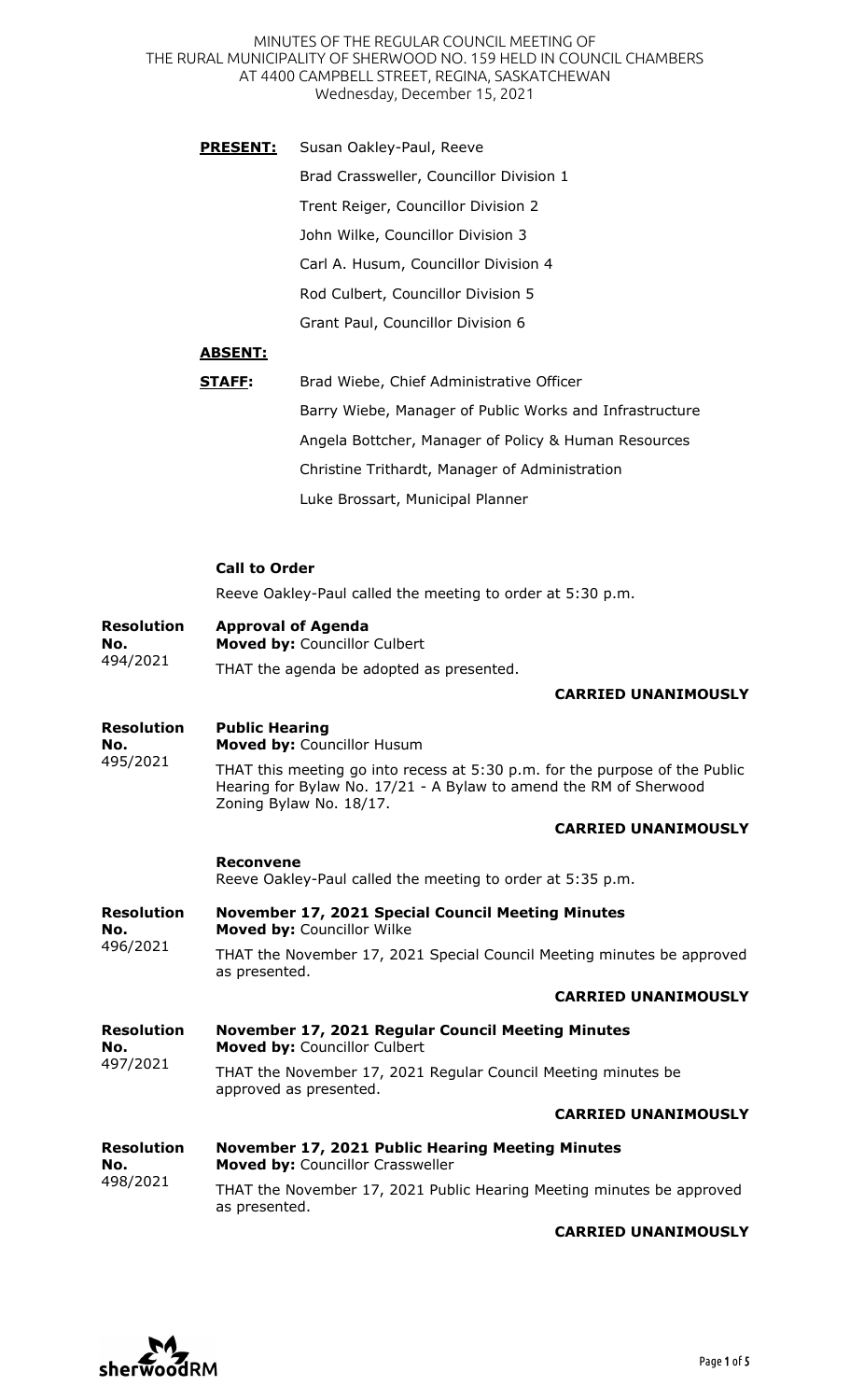|                                      | MINUTES OF THE REGULAR COUNCIL MEETING OF<br>THE RURAL MUNICIPALITY OF SHERWOOD NO. 159 HELD IN COUNCIL CHAMBERS<br>AT 4400 CAMPBELL STREET, REGINA, SASKATCHEWAN<br>Wednesday, December 15, 2021                                                                                                         |
|--------------------------------------|-----------------------------------------------------------------------------------------------------------------------------------------------------------------------------------------------------------------------------------------------------------------------------------------------------------|
| <b>Resolution</b><br>No.<br>499/2021 | <b>Financial Update &amp; Monthly Financial Reports</b><br>Moved by: Councillor Crassweller                                                                                                                                                                                                               |
|                                      | THAT the Monthly Financial Reports for November 2021 be accepted as<br>information and filed.                                                                                                                                                                                                             |
|                                      | <b>CARRIED UNANIMOUSLY</b>                                                                                                                                                                                                                                                                                |
| <b>Resolution</b><br>No.<br>500/2021 | <b>Monthly Reserve Fund Summary</b><br>Moved by: Councillor Husum                                                                                                                                                                                                                                         |
|                                      | THAT the Monthly Reserve Fund Summary for November 2021 be accepted<br>as information and filed.                                                                                                                                                                                                          |
|                                      | <b>CARRIED UNANIMOUSLY</b>                                                                                                                                                                                                                                                                                |
| <b>Resolution</b><br>No.<br>501/2021 | <b>List of Accounts for Review</b><br>Moved by: Councillor Wilke                                                                                                                                                                                                                                          |
|                                      | THAT cheque numbers 19827 to 19897 totaling \$252,402.25 for November<br>2021, as outlined in the List of Accounts for Review, attached to and<br>forming part of these minutes, be accepted as information and filed; and,                                                                               |
|                                      | THAT the Payroll and Electronic Funds Transfers for November 2021<br>totaling \$255,186.64 be ratified.                                                                                                                                                                                                   |
|                                      | <b>CARRIED UNANIMOUSLY</b>                                                                                                                                                                                                                                                                                |
| <b>Resolution</b><br>No.             | <b>Public Works Operations and Projects Update - November</b><br>Moved by: Councillor Husum                                                                                                                                                                                                               |
| 502/2021                             | THAT the November 2021 Public Works Operations and Projects Update<br>report be accepted as information and filed.                                                                                                                                                                                        |
|                                      | <b>CARRIED UNANIMOUSLY</b>                                                                                                                                                                                                                                                                                |
| <b>Resolution</b><br>No.<br>503/2021 | Zoning Bylaw No. 18/17 Amendment - Agricultural (AG) Zoning<br>District Minimum Sizes - 2nd Reading<br>Moved by: Councillor Crassweller                                                                                                                                                                   |
|                                      | THAT Bylaw No. 17/21 - A Bylaw to amend the RM of Sherwood Zoning<br>Bylaw No. 18/17, be read a second time.                                                                                                                                                                                              |
|                                      | <b>CARRIED UNANIMOUSLY</b>                                                                                                                                                                                                                                                                                |
| <b>Resolution</b><br>No.<br>504/2021 | Zoning Bylaw No. 18/17 Amendment - Agricultural (AG) Zoning<br><b>District Minimum Sizes - 3rd Reading</b><br>Moved by: Councillor Culbert                                                                                                                                                                |
|                                      | THAT Bylaw No. 17/21 - A Bylaw to amend the RM of Sherwood Zoning<br>Bylaw No. 18/17, be read a third time and hereby adopted.                                                                                                                                                                            |
|                                      | <b>CARRIED UNANIMOUSLY</b>                                                                                                                                                                                                                                                                                |
| <b>Resolution</b><br>No.<br>505/2021 | SU 21-010: Surface Parcel Subdivision to separate one 8.09 hectare<br>(20.00 acre) parcel from a source quarter section located at SW<br>1/4 Sec. 22-16-19-W2<br>Moved by: Councillor Culbert                                                                                                             |
|                                      | THAT proposed subdivision application SU 21-010 (Community Planning File<br>R0388-21R), which intends to subdivide one 8.09ha (20.00ac) parcel from<br>a source quarter section located at SW 1/4 22-16-19-W2M be<br>recommended for approval by Community Planning with the following<br>considerations: |
|                                      | 1. 5 metre (16.4 ft.) width of Road widening to be dedicated by plan of<br>survey along the frontage of Range Road 2193 for the propsed parcel<br>and the source quarter section.                                                                                                                         |
|                                      | 2. Provision of cash-in-lieu of Municipal Reserve to the RM of Sherwood, as<br>required by Community Planning.                                                                                                                                                                                            |
|                                      | 3. Confirmation of site suitability for residential development as the area<br>contains an Enbridge pipeline and potential for flooding [Section 14(b)<br>of the Subdivision Regulations, 2014].                                                                                                          |
|                                      | <b>CARRIED UNANIMOUSLY</b>                                                                                                                                                                                                                                                                                |

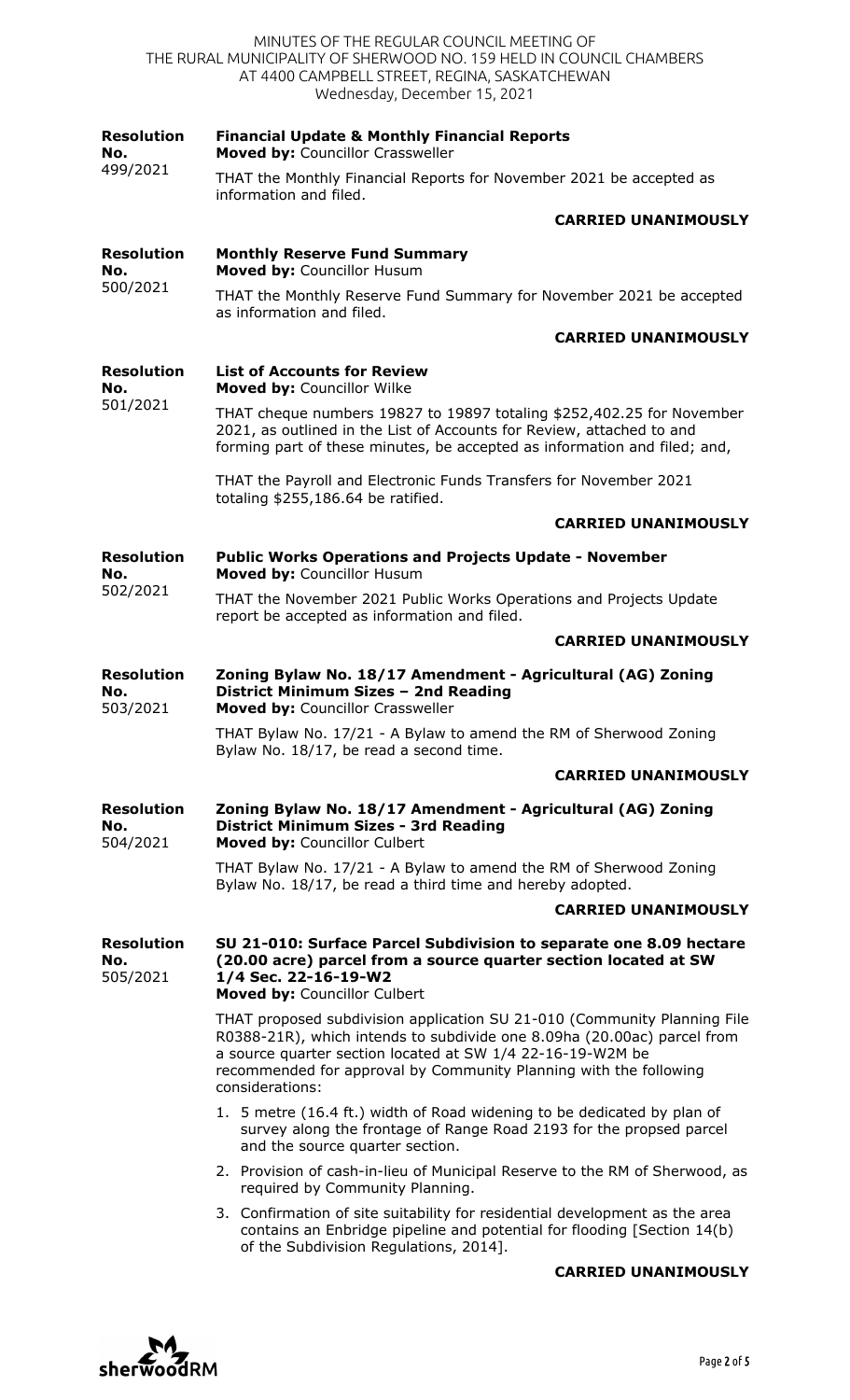| 507/2021<br><b>Resolution</b><br>No.<br>508/2021 | Moved by: Councillor Husum<br>THAT the December.2021 Administration Update report be accepted as<br>information and filed.<br><b>CARRIED UNANIMOUSLY</b><br><b>Municipal Revenue Sharing Declaration</b><br>Moved by: Councillor Culbert<br>THAT Council of the Rural Municipality of Sherwood No. 159 confirms the<br>municipality meets the following eligibility requirements to receive the<br>Municipal Revenue Sharing Grant:<br>1. Submission of the 2020 Audited Financial Statement to the Ministry of<br>Government Relations;<br>2. In Good Standing with respect to the reporting and remittance of<br><b>Education Property Taxes;</b><br>3. Adoption of a Council Procedures Bylaw;<br>4. Adoption of an Employee Code of Conduct; and,<br>5. All members of Council have filed and annually updated their Public<br>Disclosure Statements, as required; and,<br>THAT Council authorize the Administrator to sign the Declaration of<br>Eligibility and submit it to the Ministry of Government Relations. |
|--------------------------------------------------|--------------------------------------------------------------------------------------------------------------------------------------------------------------------------------------------------------------------------------------------------------------------------------------------------------------------------------------------------------------------------------------------------------------------------------------------------------------------------------------------------------------------------------------------------------------------------------------------------------------------------------------------------------------------------------------------------------------------------------------------------------------------------------------------------------------------------------------------------------------------------------------------------------------------------------------------------------------------------------------------------------------------------|
|                                                  |                                                                                                                                                                                                                                                                                                                                                                                                                                                                                                                                                                                                                                                                                                                                                                                                                                                                                                                                                                                                                          |
|                                                  |                                                                                                                                                                                                                                                                                                                                                                                                                                                                                                                                                                                                                                                                                                                                                                                                                                                                                                                                                                                                                          |
|                                                  |                                                                                                                                                                                                                                                                                                                                                                                                                                                                                                                                                                                                                                                                                                                                                                                                                                                                                                                                                                                                                          |
|                                                  |                                                                                                                                                                                                                                                                                                                                                                                                                                                                                                                                                                                                                                                                                                                                                                                                                                                                                                                                                                                                                          |
|                                                  |                                                                                                                                                                                                                                                                                                                                                                                                                                                                                                                                                                                                                                                                                                                                                                                                                                                                                                                                                                                                                          |
|                                                  |                                                                                                                                                                                                                                                                                                                                                                                                                                                                                                                                                                                                                                                                                                                                                                                                                                                                                                                                                                                                                          |
|                                                  |                                                                                                                                                                                                                                                                                                                                                                                                                                                                                                                                                                                                                                                                                                                                                                                                                                                                                                                                                                                                                          |
|                                                  |                                                                                                                                                                                                                                                                                                                                                                                                                                                                                                                                                                                                                                                                                                                                                                                                                                                                                                                                                                                                                          |
|                                                  |                                                                                                                                                                                                                                                                                                                                                                                                                                                                                                                                                                                                                                                                                                                                                                                                                                                                                                                                                                                                                          |
|                                                  |                                                                                                                                                                                                                                                                                                                                                                                                                                                                                                                                                                                                                                                                                                                                                                                                                                                                                                                                                                                                                          |
|                                                  |                                                                                                                                                                                                                                                                                                                                                                                                                                                                                                                                                                                                                                                                                                                                                                                                                                                                                                                                                                                                                          |
| <b>Resolution</b><br>No.                         | December.2021 Update - Administration                                                                                                                                                                                                                                                                                                                                                                                                                                                                                                                                                                                                                                                                                                                                                                                                                                                                                                                                                                                    |
|                                                  | <b>CARRIED UNANIMOUSLY</b>                                                                                                                                                                                                                                                                                                                                                                                                                                                                                                                                                                                                                                                                                                                                                                                                                                                                                                                                                                                               |
|                                                  | THAT the servicing agreement with Rival Farms Ltd. for subdivision<br>application SU 21-016 (Community Planning File R0757-21R), be accepted<br>as presented and the Chief Administrative Officer and Reeve be authorized<br>to sign the agreement.                                                                                                                                                                                                                                                                                                                                                                                                                                                                                                                                                                                                                                                                                                                                                                      |
| <b>Resolution</b><br>No.<br>506/2021             | <b>Rival Farms SU 21-016 Servicing Agreement</b><br>Moved by: Councillor Reiger                                                                                                                                                                                                                                                                                                                                                                                                                                                                                                                                                                                                                                                                                                                                                                                                                                                                                                                                          |
|                                                  | MINUTES OF THE REGULAR COUNCIL MEETING OF<br>THE RURAL MUNICIPALITY OF SHERWOOD NO. 159 HELD IN COUNCIL CHAMBERS<br>AT 4400 CAMPBELL STREET, REGINA, SASKATCHEWAN<br>Wednesday, December 15, 2021                                                                                                                                                                                                                                                                                                                                                                                                                                                                                                                                                                                                                                                                                                                                                                                                                        |

509/2021 THAT as per section 128(1) of*The Municipalities Act*, Public Notice is hereby given that Council intends to consider a report respecting the remuneration for Members of Council and for Members of Council Committees and other bodies established by Council, at a Regular Meeting of the Rural Municipality of Sherwood No. 159 to be held Wednesday, January 19th, 2022 at 5:30 p.m. in the Council Chambers of the Municipal Office located at 4400 Campbell Street, Regina.

### **CARRIED UNANIMOUSLY**

**Resolution No.**  510/2021 **Appointment to Sherwood-Regina Regional Development Committee Moved by:** Councillor Husum

> THAT Councillor Culbert and Reeve Oakley-Paul be appointed as Council representatives to the Sherwood-Regina Regional Development Committee (SRRDC) for the year 2022; and

FURTHERMORE THAT Councillor Crassweller be appointed as an alternate representative to the SRRDC.

### **CARRIED UNANIMOUSLY**

#### **Resolution No.**  511/2021 **Appointment of Auditor Moved by:** Councillor Culbert THAT the RM of Sherwood No. 159 appoint Dudley & Co. as Municipal Auditor for the purpose of auditing the fiscal year ending December 31, 2021.

### **CARRIED UNANIMOUSLY**

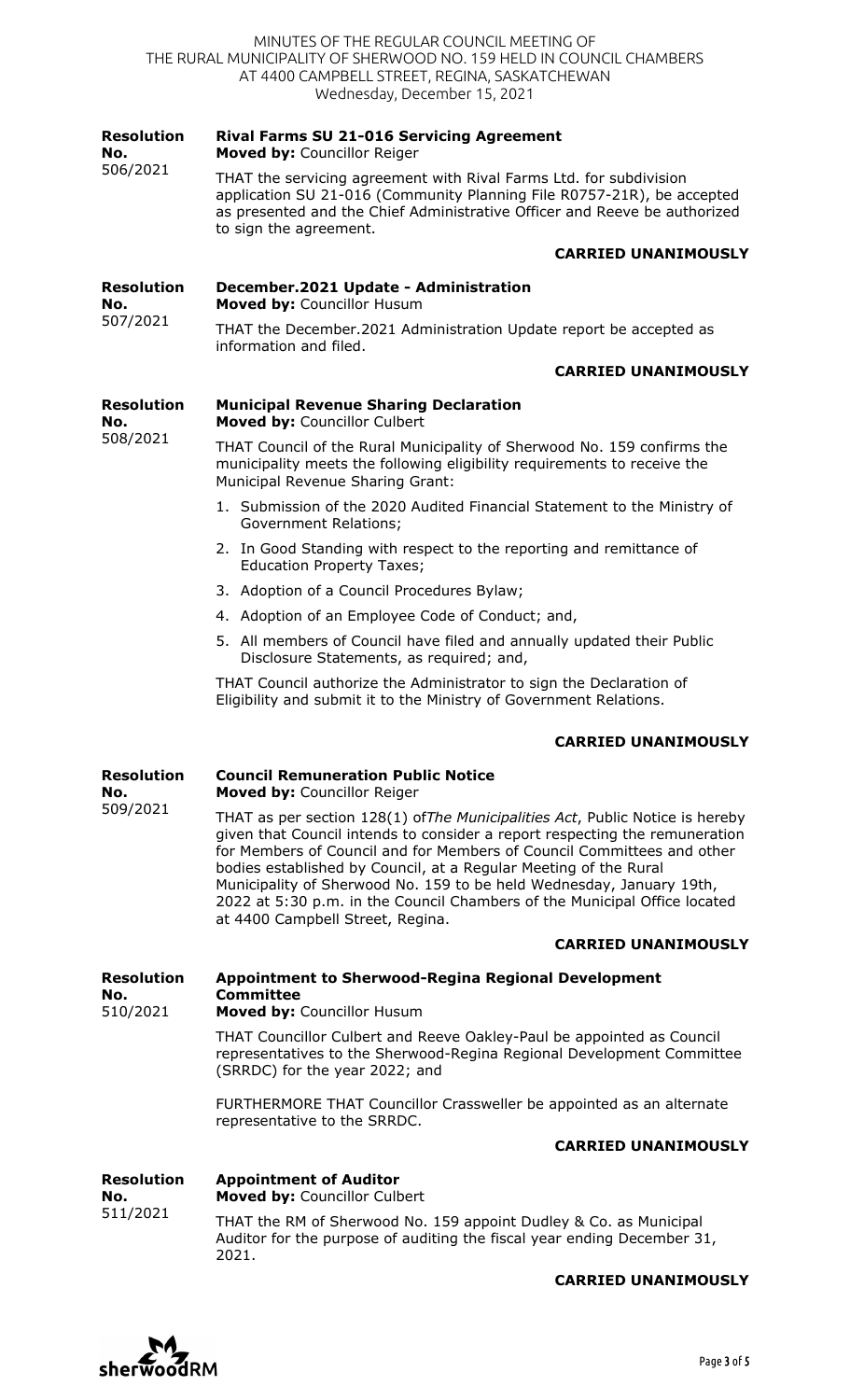MINUTES OF THE REGULAR COUNCIL MEETING OF THE RURAL MUNICIPALITY OF SHERWOOD NO. 159 HELD IN COUNCIL CHAMBERS AT 4400 CAMPBELL STREET, REGINA, SASKATCHEWAN Wednesday, December 15, 2021

| <b>Resolution</b><br>No.<br>512/2021        | <b>Appointment of Municipal Solicitor</b><br>Moved by: Councillor Crassweller                                                                 |  |
|---------------------------------------------|-----------------------------------------------------------------------------------------------------------------------------------------------|--|
|                                             | THAT the RM of Sherwood No. 159 appoint M. Kim Anderson and associates<br>of Robertson Stromberg as Municipal Solicitor for the year of 2022. |  |
|                                             | <b>CARRIED</b>                                                                                                                                |  |
| <b>Resolution</b><br>No.<br><b>F13/3031</b> | 2022-2023 Federation of Canadian Municipalities Membership<br><b>Moved by: Councillor Husum</b>                                               |  |

513/2021 THAT the R.M. of Sherwood approve the membership with the Federation of Canadian Municipalities and make payment of the 2022-2023 Membership Fees in the amount of**\$355.73.**

### **CARRIED UNANIMOUSLY**

#### **Resolution No.**  514/2021 **2022 Interim Budget Moved by:** Councillor Wilke THAT the RM of Sherwood No.159 adopt the following interim budget for the year 2022 until the annual Operating and Capital Budgets are adopted:

| <b>Costing Center</b>           | 2022 Interim Budget |
|---------------------------------|---------------------|
| <b>General Government</b>       | \$753,026.10        |
| <b>Protective Services</b>      | \$207,664.36        |
| <b>Bylaw Enforcement</b>        | \$6,389.67          |
| <b>Transportation Services</b>  | \$1,117,428.05      |
| Environmental Health            | \$17,465.10         |
| Health amp; Welfare             | \$1,064.95          |
| Planning amp; Development       | \$392,964.86        |
| Recreation amp; Culture         | \$9,052.04          |
| <b>Strategic Plan Execution</b> | \$19,169.02         |
| <b>Utilities</b>                | \$875,429.86        |
| Total                           | \$3,399,654.00      |

### **CARRIED UNANIMOUSLY**

**Resolution No.**  515/2021

# **2022 Municipal Insurance**

**Moved by:** Councillor Husum

THAT the RM of Sherwood's fidelity bond, liability, property, and cyber insurance coverage be renewed for 2022 at current coverage levels.

### **CARRIED UNANIMOUSLY**

#### **Resolution Communications**

**No.**  516/2021

## **Moved by:** Councillor Wilke

THAT the following correspondence be accepted as information and filed:

- 1. SARM News Release November 16, 2021 SARM Disappointed with SK Growth Coalition Campaign
- 2. SARM News Release November 22, 2021 SARM and SUMA Launch Saskatchewan Rural Crime Watch Association
- 3. Prairie Central District for Sport, Culture and Recreation November 30, 2021 ENews
- 4. Southeast Regional Library October 30, 2021 The Trustee Telegraph
- 5. Saskatchewan Municipal Hail Yearly Claim Letter
- 6. CN News Release December 7, 2021 CN Recognized with Prestigious 'A' Score for Climate Change
- 7. RM of Excelsior No. 166 Letter to RM's along the Canadian Pacific Railway Line

### **CARRIED UNANIMOUSLY**